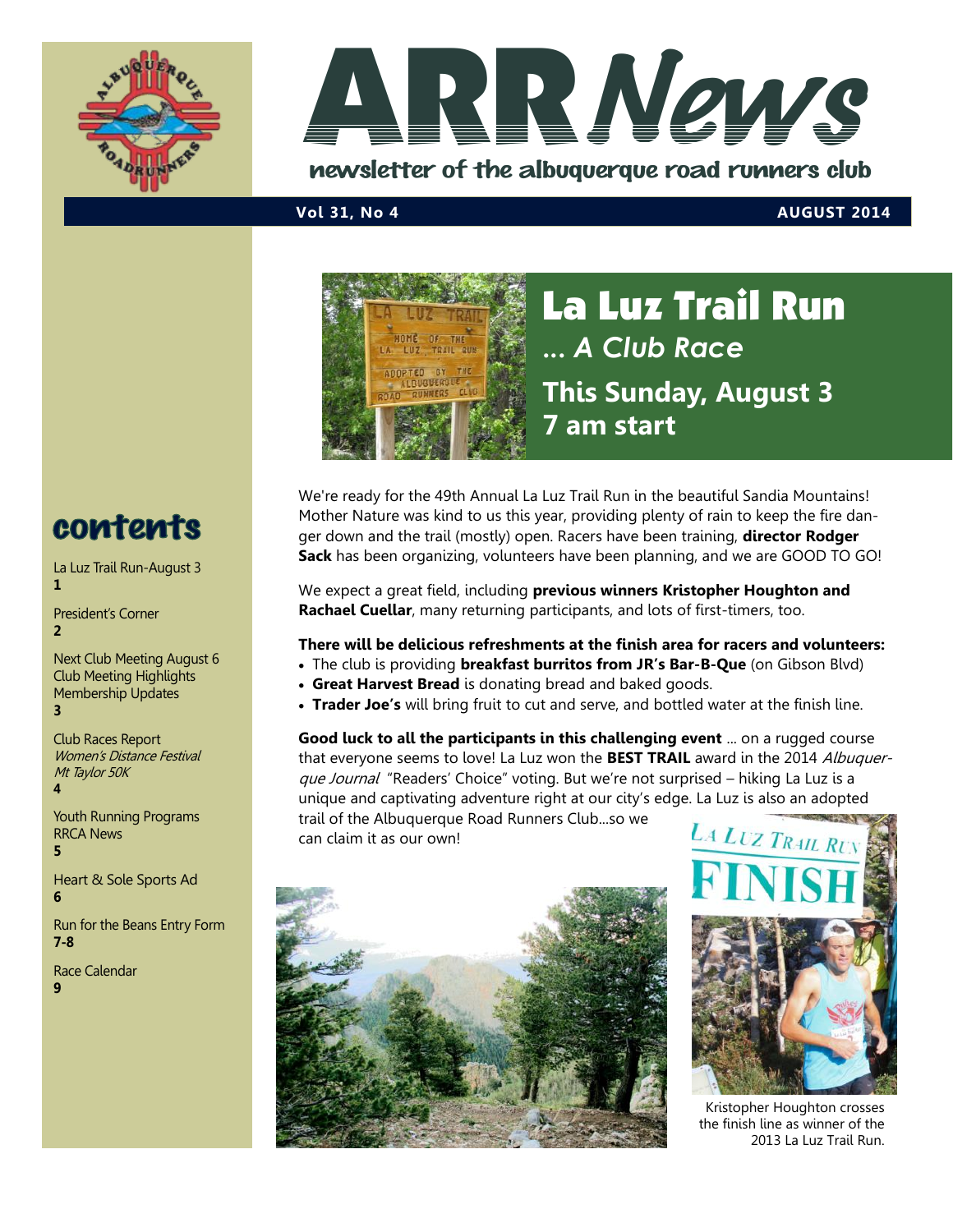#### ARR Board

| <b>PRESIDENT</b>      | president@abgroadrunners.com  |
|-----------------------|-------------------------------|
| <b>Gwen Walker</b>    |                               |
| <b>VICE PRESIDENT</b> | vp@abgroadrunners.com         |
| Glenda Muirhead       | 293-5122                      |
| <b>SECRETARY</b>      | secretary@abgroadrunners.com  |
| Lisa Johnson          |                               |
| <b>TREASURER</b>      | treasurer@abgroadrunners.com  |
| Joyce Fafard          |                               |
| <b>MEMBERSHIP</b>     | membership@abgroadrunners.com |
| Anna Williamson       |                               |
| RACE DIRECTION        | races@abgroadrunners.com      |
| Rodger Sack           | 270-1613                      |
| <b>ADVISORY</b>       | advisor@abgroadrunners.com    |
| John Farrow           |                               |
| <b>ADVISORY</b>       | pastpres@abgroadrunners.com   |
| <b>Wendy Wiggins</b>  |                               |
|                       |                               |

#### CONTACTS

VOLUNTEERS volunteers@abqroadrunners.com [Natasha Arnold](mailto:volunteers@abqroadrunners.com) **NEWSLETTER** 

[Glenda Muirhead](mailto:vp@abqroadrunners.com) vp@abqroadrunners.com MARKETING COORDINATOR

[Michael Dunn](mailto:marketing@abqroadrunners.com) marketing@abqroadrunners.com FACEBOOK COORDINATOR

[Wendy Wiggins](mailto:facebook@abqroadrunners.com) facebook@abqroadrunners.com

#### Club Meetings:

Held at 7 pm on the first Wednesday of each month (unless otherwise noted)

#### Next Meeting:

**Wednesday, August 6, at 7:00 pm North Domingo Baca Center Classroom 4** 7521 Carmel NE

(off Wyoming NE north of Paseo del Norte)

#### Membership Renewal

Watch your email for notification if your membership is due to expire.

#### ARR NEWS

ARR News is published bimonthly by the Albuquerque Road Runners. Contributions of articles and photos are always welcome. Check with the **[editor](mailto:vp@abqroadrunners.com?subject=ARR%20Newsletter)** for deadlines.

The Albuquerque Road Runners Club is a non-profit corporation as an affiliate member of Road Runners Club of America (RRCA).

> Albuquerque Road Runners Club PO Box 20011 Albuquerque, NM 87154

**Visit us at [www.abqroadrunners.com](http://www.abqroadrunners.com)**



## resident's **by Gwen Walker**

### Greetings, Road Runners!

It has been a pleasure seeing so many of you at our monthly meetings, weekly runs, and out and about on the trails, roads, and bike paths! **What an awesome summer**  we've had so far with the monsoons creating some ideal running weather!

**The Women's Distance Festival** was a huge success on July 20 thanks to the hard work of Race Director **Eric Biedermann and the many volunteers** (both club members and non-club members) who came out to support the race and cheer for the participants! Eric and VP Glenda Muirhead did a fantastic job of securing and divvying out the postrace prizes and swag. If we missed you out there, we hope to see you at one of our upcoming club events!

Don't forget, the **La Luz Trail Run is this weekend, August 3**, so we hope that you're prepared and have been hitting the trails if you're participating! If you're planning to volunteer, we would like to thank you in advance for your hard work and effort. If you're looking to donate some of your time and help us by volunteering, we will have ample opportunities coming up this fall and will keep you posted on those!

Hope to see all of your smiling faces at our next club monthly meeting next **Wednesday, August 6, 7:00 pm** at the North Domingo Baca Center!

Happy running,

*Gwen*

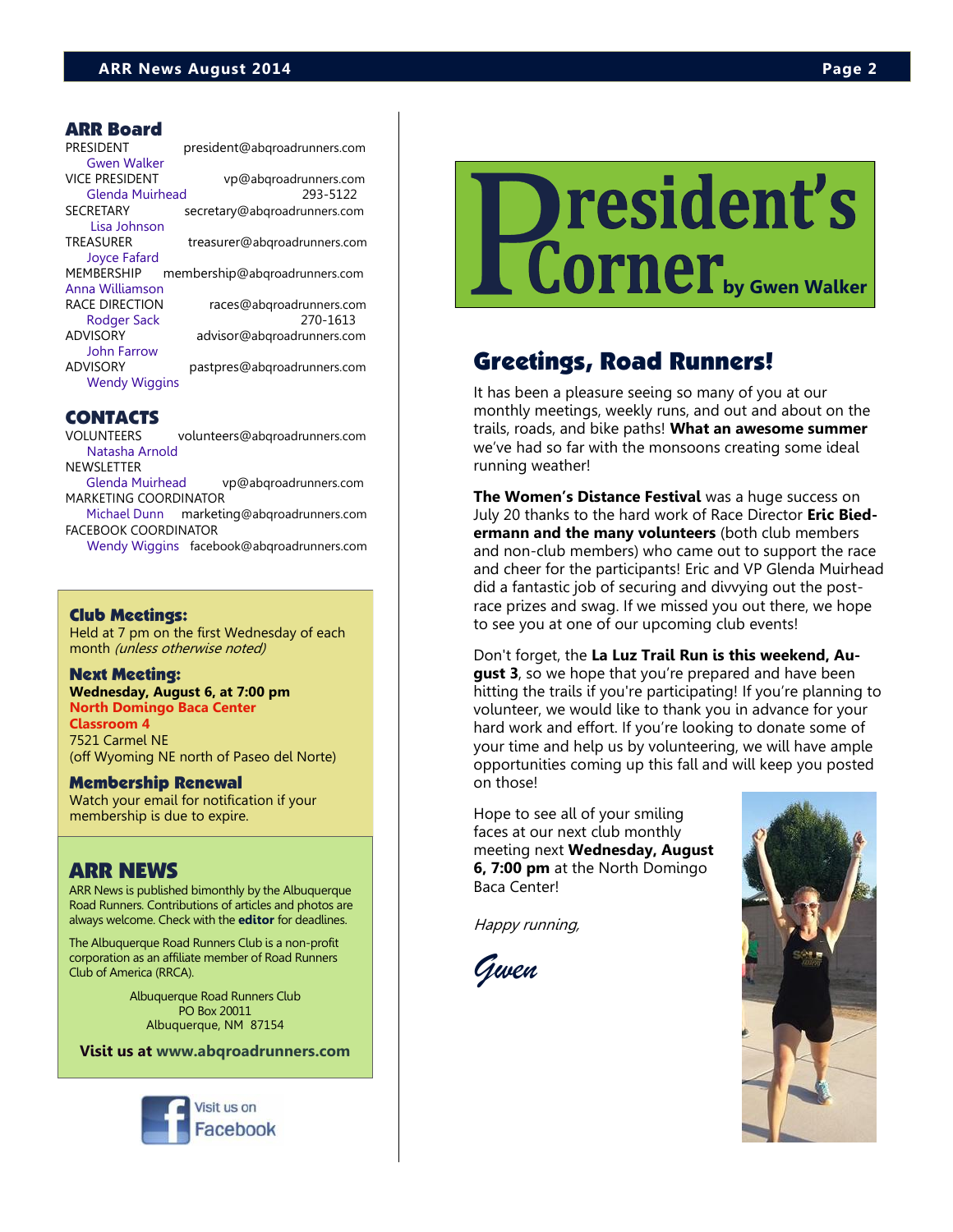### NEXT CLUB MEETING Wednesday, August 6 7:00 pm

**We'll have an activity led by trainers from the Institute of Community Wellness & Athletics (ICWA), and some upcoming race news.**

**Mike Dunn, our marketing Coordinator, is looking into a source for Club Gear (singlets, jerseys, etc) that members can order. He'll report on his findings and maybe have some samples to show.**



**MEETING LOCATION: North Domingo Baca Multigenerational Center 7521 Carmel NE (off Wyoming Blvd: left at first signal north of Paseo del Norte)** 

### Membership Update

**Michael Graczyk Sydney Graczyk Patrick Haddox Andrew Hahn Lisa Leahigh Jennifer Pontzer Yvonne Romero Trini Sanchez Anna Sandoval**

**Angelica Allen Paula Baca Kayla Burger Bonnie Davis Megan Eickman Sara Friederich Debbie Gornal Darci Jones Sophia Stewart Randy Lexvold & Family Abby, Tatum, Riley, Lori Sara Steward Amanda Walker**

#### NEW MEMBERS RENEWED MEMBERS

- **Elicia Chavez Christy Dafter John Farrow Larry Jones Brian Pilgrim Misty Pilgrim Marsha Souers**
- **Jane Cudney-Black Chris Black Saskia Leishman Stephen Leishman Joyce Fafard Barbara Flores Liana & Mbarak Hussein Joann Maestas Chris Martin Veronica Martin Breana Martin Alan Overmier Cyndi Vaughan Andrea Ricciardi Mark, Karla & Robert Rickert Linda Stiles**

## Highlights from CLUB MEETINGS

### JUNE 4, 2014

 **Forever Young Race proceeds:**  Gwen Walker and Alan Overmier presented a check for **\$1000 to Marian Frear on behalf of the Placitas Community Library.** 



- **Tom Besson: Hero's Run to benefit All Faith's on Saturday, August 30** @ 8 am. All Faith provides families with the resources to create and maintain stable, nurturing homes for their children.
- **Food Drive: ARR is teaming up with Dukes Track Club** to collect non-perishable foods to help those families in need during the summer break from school.
- **Activity – Shoe Game** (team #2 won!)
- Eleven new members/guests in attendance (including Jonathan Smith and Jessica Smith from ICWA, Tom Besson, Jennifer, Nichole, Ali, Veronica, Mandy Walker, KC, Megan and Pat.)
- **NEXT ARR MEETING** Wednesday, July 2 at 7 pm. This meeting will be a picnic. Club members are encouraged to bring a side dish to share.

## JULY 2, 2014

We had a picnic with barbecue and potluck dishes on the patio. Fun and eating...no minutes.

**— Reported by Lisa Johnson, ARR Secretary**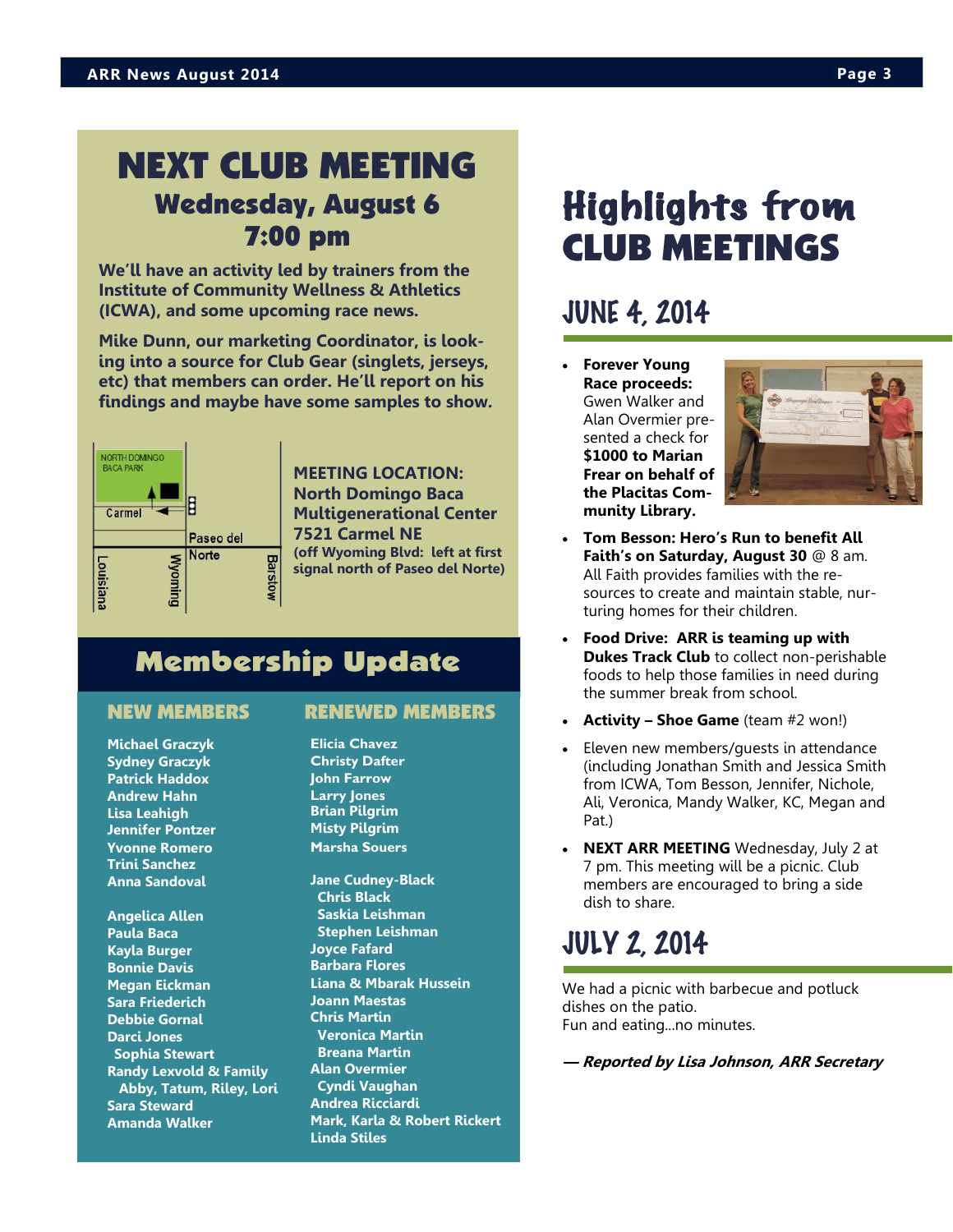## **Club Races Report**

## Women's Distance Festival

#### **Held Sunday, July 20, 2014**

Congratulations to Eric Biedermann, WDF Race Director, Laura Biedermann, and the multitude of volunteers who helped to create another excellent Women's Distance Festival — the 28th version of this annual ARR event.

There were 155 finishers in the 5K Run, with elite runner **Minori Hayakari** the overall winner, but **Arlene Espinoza** and **Rachael Cuellar**, second and third respectively, were close behind. Nine racers competed in the 5K Walk, led by **racewalker Laura Draelos**, a multiple past winner.



We appreciate the participation of our **164 finishers** in this year's Women's Distance Festival, as well as the support of our wonderful sponsors: **Bosque Running Shop, Heart & Sole Sports, Great Harvest Bread Company, and Whole Foods.**



#### **5K Run Overall**

1 Minori Hayakari 18:01 2 Arlene Espinoza 18:28 3 Rachael Cuellar 18:45

#### **5K Run Masters**

1 Lucille Brasher 21:21 2 Susie Rand Weimer 21:55 3 Joyce Fafard 22:06

#### **5K Walk Overall**

- 1 Laura Draelos 29:26
- 2 Lisa Isenberger 40:38
- 3 Marjorie Larragoite 41:00

Commemorative stemless wine glasses were awarded to overall, masters, and age group winners in 5K Run, and to top 3 overall finishers in 5K Walk at ARR's Women's Distance Festival 2014.



## Mt Taylor 50k — A Club Race



### **Saturday, September 27 Grants, NM**

Got Buff? Come volunteer for the Mt Taylor 50K, the club's celebrated Ultra, and earn our

custom volunteer Buff (pictured at right).

Race Director Ken Gordon needs assistance from **Friday, September 26, until late Saturday, September 27.** We can't do this without our committed volunteers, so please **contact Margaret at meowelk@yahoo.com** to help make this another outstanding event. And you'll look super cool in your versatile volunteer Buff!

## Volunteer Opportunities

- someone to watch over the start/finish area from 4:00-8:00 pm on Friday before the race
- parking volunteers from 5:00-7:00 am on Saturday
- at least one person to help cook at the finish area
- aid station volunteers
- a couple of people to help tear down from 5:00-7:00 pm on Saturday
- a couple of flexible volunteers

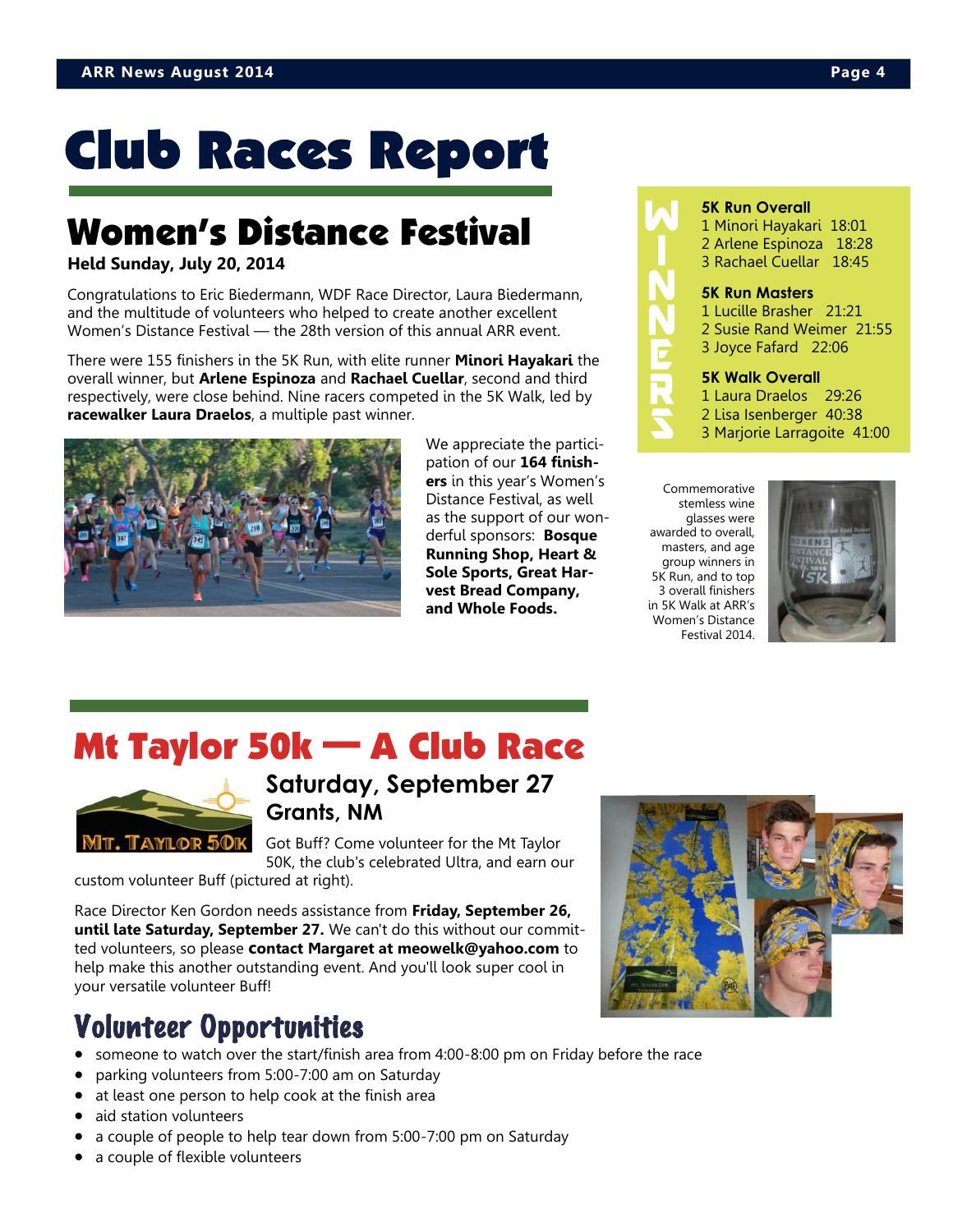#### **ARR MEMBERS WORKING FOR THE COMMUNITY**

## Youth Running Programs

**...You Can Help!**



#### **Melani Buchanan Farmer**

Two great programs for our youth in the greater 505 area: Running Girls started in 2013, and Running Guys is brand new. These programs are designed to inspire our youth, through curriculum and mentorship, to develop lifelong strategies for healthy living. Both groups are open to EVERY youth in the 5th-8th grades. There are no registration or membership fees for the young participants, so donations from individuals and businesses are always welcome.

**The new Running Guys 505 will need men to be running guides/mentors** for the boys. Beginning in September, they will meet every Wednesday afternoon in the Downtown/Old Town area (great locations for running). Please contact Melani if you can donate or mentor: runninggirls505@aol.com



### **Gino Pokluda**

**Governor Bent Elementary Mighty Milers**

**Do you want to give back to the community**  through your passion for running? What better way than to instill that passion into our youth. The Mighty Milers began when the New York Road Runners club started a running program to encourage running in elementary school kids. The kids set running goals and get prizes and awards when they reach those goals. Before long the program was nationwide, including here in Albuquerque.

**There are two volunteer opportunities** at Governor Bent School, near Montgomery & San Pedro NE. The first is **in October during the Mighty Pumpkin Mile** when the entire school student body runs a mile. Timers, traffic watchers, cheering and setup/ tear-down volunteers are needed. The other opportunity is **in the spring during the pre-spring break running festival**. This event is different in that it is run at the track at Del Norte High School. Again, the same types of volunteers are needed.

If you are interested in either of these volunteer opportunities, please contact Gino Pokluda at [gpokluda@gmail.com](mailto:gpokluda@gmail.com)

## RRCA News



Our membership newsletter, Inside Track, outlines best practices in governing and managing running clubs and events. Inside Track is the print newsletter mailed to the primary contacts for the RRCA member running clubs and events.

#### **In this issue:**

Building an Effective Board

- **[International Institute of Race Medi](http://r20.rs6.net/tn.jsp?f=001L0cG7tiK7LtkraUOxzZSgQLiCVX3EalOTvRbXKjHiuoXolA8YZYSAhoK1ElvOk-T7tWtEhH7m3qHOP599VqPZTUuWNxcDf4s0ZnH98mVr6ERXUTEZ2-jYDuEjsw-_BPEhcUrees0OdaCnJyFfmCeReLHlkdFWE1UR_1kDViKTUCFqALlbcF_hWGt44OxdkxKyZVdMNUuWKUISRjrYK6VaIuy5M__jDArlIEj)[cine Study](http://r20.rs6.net/tn.jsp?f=001L0cG7tiK7LtkraUOxzZSgQLiCVX3EalOTvRbXKjHiuoXolA8YZYSAhoK1ElvOk-T7tWtEhH7m3qHOP599VqPZTUuWNxcDf4s0ZnH98mVr6ERXUTEZ2-jYDuEjsw-_BPEhcUrees0OdaCnJyFfmCeReLHlkdFWE1UR_1kDViKTUCFqALlbcF_hWGt44OxdkxKyZVdMNUuWKUISRjrYK6VaIuy5M__jDArlIEj)**
- Utilizing Credential Badges as a Safety Asset
- And More!

#### **[Read it online today!](http://issuu.com/rrcaexecdir/docs/rrca_2014_it.summer.final/1?e=1583553/8794815)**



#### **On** September 19, **the RRCA will promote the 9th Annual** RUN@WORK Day **and the 3rd Annual** RUN@School Day.

Company-based wellness programs, human resources departments, running clubs, running events, running shoe stores, teachers, coaches parents, and individuals nationwide are encouraged to plan fun runs and walks around the country with their employers or at local schools.

The goal is to encourage adults and children to get 30 minutes of exercise each day, either before work/school, during lunch, or immediately following work/school. RUN@WORK Day also encourages companies to help employees schedule time for physical activity.

To help you plan an event, the RRCA created the RUN@WORK Day and RUN@School Day Planning Kit and Fact Sheet.

**[RUN@WORK and RUN@School Day Planning Kit](http://www.rrca.org/programs/run-at-work-day/planning-kit/) [RUN@WORK Fact Sheet](http://www.rrca.org/downloads/about/2014_Run_at_Work_Fact_Sheet.pdf) [RUN@School Fact Sheet](http://www.rrca.org/downloads/about/2014_Run_at_School_Fact_Sheet.pdf)**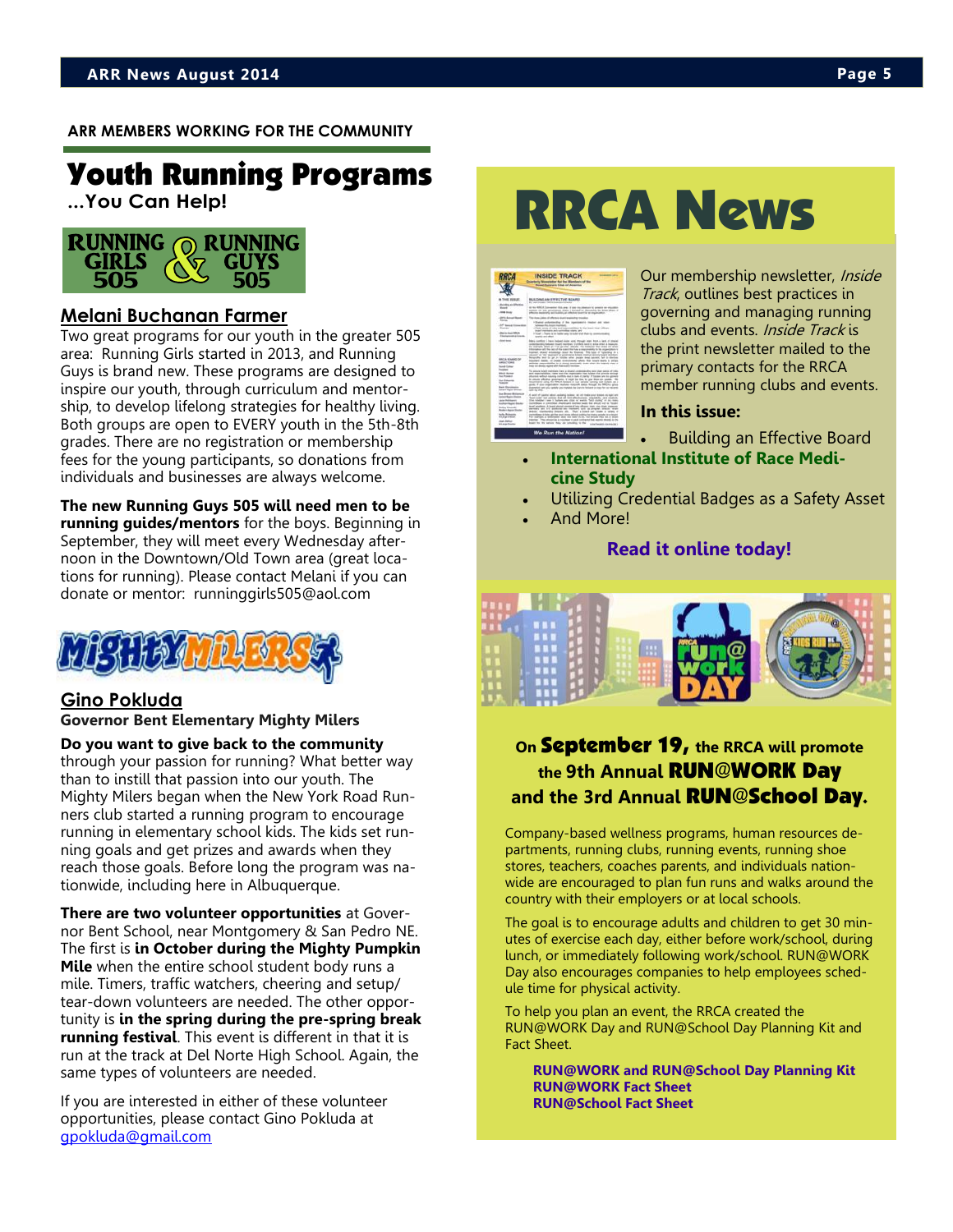ADVERTISEMENT



## NEW IN THE STORE !

- **Hoka Conquest**
- **Nike Pegasus 31 and Zoom Elite 7**
- **Adidas Sequence 7**

*ARR members receive 10% off*  regular-price shoes

## FULL MOON RUNS

- **Held every month at the height of the FULL MOON**
- **"ALL LEVELS" run and walk that lasts for 40 minutes (20 minutes out then back)**
- **Bring your kids and dogs!**
- *Snacks, treats & fun!*

UPCOMING FMR **Saturday, August 9 Meet at Kit Carson Park 8:30 pm start**

**Monday, Sept 8 Mark your calendar now !!**



**check our facebook page for details!**

## Heart & Sole is accepting registrations

## for these local races



**August 9**

**Cash or check only**

Dirty Half Marathon Dirty 'Lil 10K **September 14** 

**Any payment method acceptable**

## NOW TWO HEART & SOLE LOCATIONS!

**14-year Store: 2817 San Mateo Blvd NE, Albuquerque, NM 87110 | 505.884.SOLE**  *Open 10:00 am - 6:00 pm Monday through Saturday*

 **New Store: 4301 Eubank Blvd NE at Montgomery | 505.292.4744**

 *Open 10:00 am - 6:00 pm Monday through Saturday, plus Sunday 12-4:00 pm*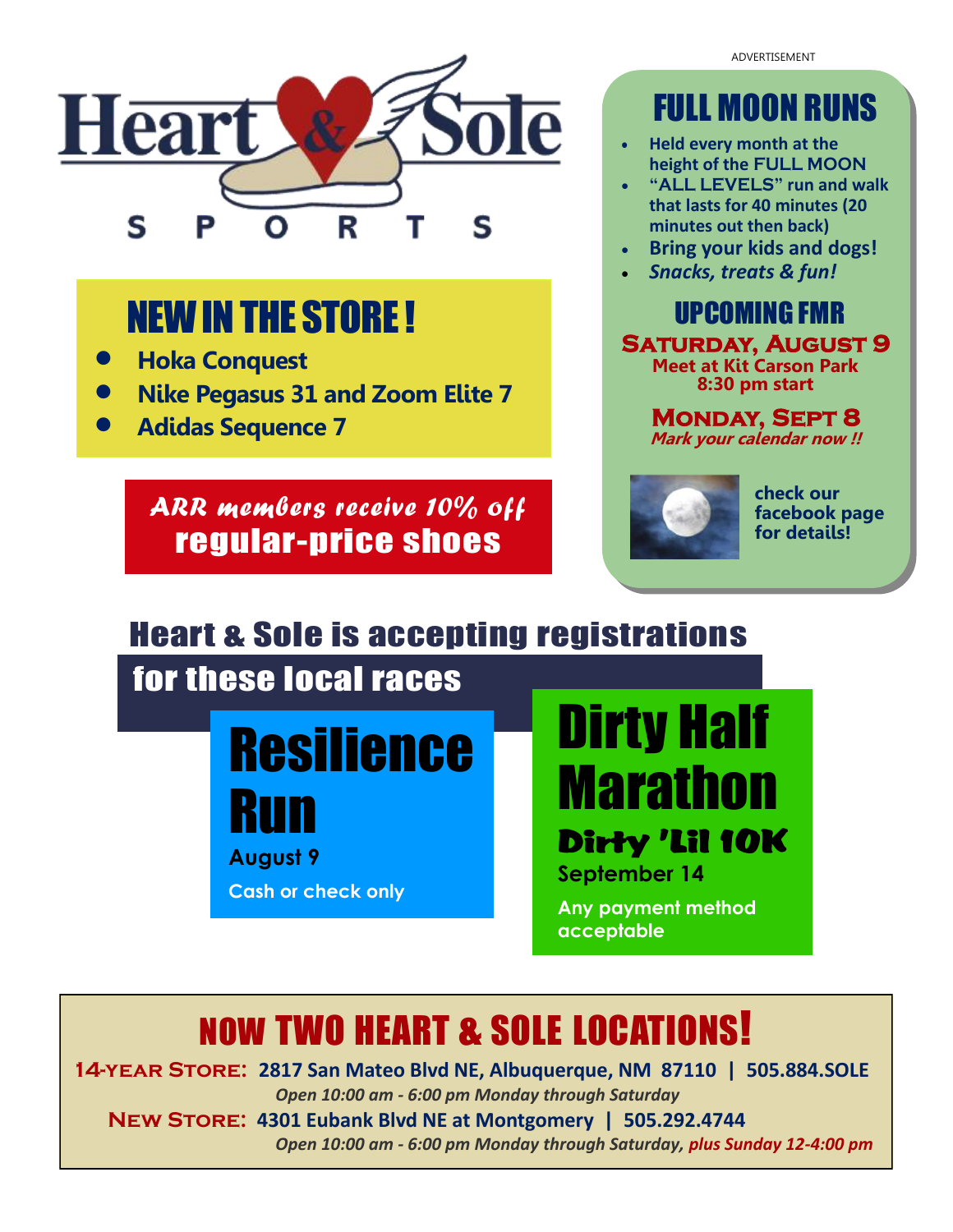# **Sign waiver**

All athletes (or parents) must read and sign the waiver. All athletes (or parents) must read and sign the waiver. Please read carefully before signing. Please read carefully before signing.

and/or events of the Moriarty Pinto Bean Fiesta. I verify In consideration of acceptance of this entry form, I, the Chamber of Commerce, all sponsors, race officials, and any and all injuries, loss or damages suffered by me at this race. I realize the possible risks of running and am In consideration of acceptance of this entry form, I, the release any and all rights or claims for damages which release any and all rights or claims for damages which Chamber of Commerce, all sponsors, race officials, and and/or events of the Moriarty Pinto Bean Fiesta. I verify this race. I realize the possible risks of running and am any and all injuries, loss or damages suffered by me at any of their agents, representatives and assignees for that I am physically fit and capable of participating in that I am physically fit and capable of participating in any of their agents, representatives and assignees for I may have against the City of Moriarty, the Moriarty undersigning, my family and my heirs do waive and may have against the City of Moriarty, the Moriarty undersigning, my family and my heirs do waive and or while traveling to or from the Run for the Beans or while traveling to or from the Run for the Beans willing to accept the results of these risks. The race willing to accept the results of these risks. The race director reserves the right to refuse any entry. director reserves the right to refuse any entry.

Signature\_\_\_\_\_\_\_\_\_\_\_\_\_\_\_\_\_\_\_\_\_\_\_\_\_\_\_\_\_\_\_\_\_\_\_\_\_\_\_\_\_\_ Signature

 $Date \_$ Date

Participant

Signature

(Parent/Guardian must sign if under 18 years of age) (Parent/Guardian must sign if under 18 years of age)  ${\sf Signature}$ 

 $Date \_$ Date

**Everyone takes home**  Everyone takes home **a pumpkin!**a pumpkin!

**Colleen Burns**

P.O. Box 447 McIntosh, NM 87032

## 1.5 Mile Run/Walk **1.5 Mile Run/Walk** September 20. 2014 **September 20. 2014 8:00 am**

**7 miles south of Moriarty Unique Awards McIntosh, NM**<br>7 miles south of Moriarty **Unique Awards**

Local seasonal produce to age group winners! Plus lots of other prizes! **Local seasonal produce to age group winners! Plus lots of other prizes!**

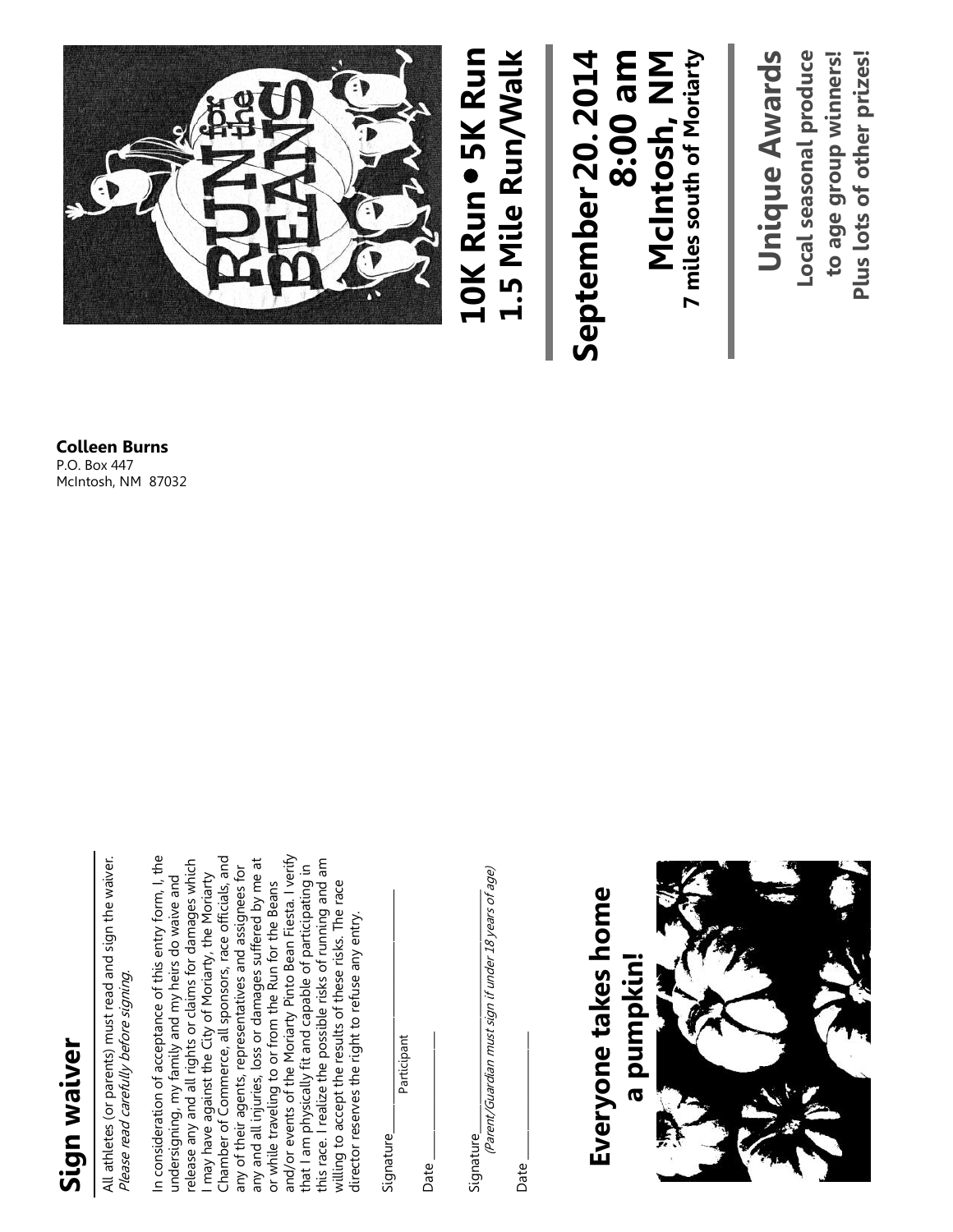

PHOTO: Schwebach Farm

**known for its pinto bean production.** ... in the Estancia Valley Farming Community **… in the Estancia Valley Farming Community**  known for its pinto bean production.

## Race Benefits: **Race Benefits:**

Moriarty Veterans Memorial Veterans of Foreign Wars Post #3370 Veterans of Foreign Wars Post #3370 Moriarty Veterans Memorial

## Special Thanks To: **Special Thanks To:**

Fleet Feet Sports ABQ Running Shop Rock Hill Farm / Willard Dairy - Carlos Villalpando Bobby & Mike Akin Farm Great Harvest Bread Company Moriarty High School Cross Country Team **Bill Larson Farm** Dean & Ive Schwebach Farm Moriarty Chamber of Commerce ABQ Running Shop John & Diana Aday John & Diana Aday Culligan Bottled Water Jim & Ryan Schwebach Farm LLC Mountain View Telegraph Mountain View Telegraph Fleet Feet Sports Rock Hill Farm / Willard Dairy Bobby & Mike Akin Farm Great Harvest Bread Company Culligan Bottled Water Moriarty High School Cross Country Team Bill Larson Farm Jim & Ryan Schwebach Farm LLC Dean & Ive Schwebach Farm Carlos Villalpando

## **Race Questions?**  Race Questions?

Moriarty Chamber of Commerce

Email: Icnobull@msn.com Phone: 505-384-5039 **Contact Colleen Burns Contact Colleen Burns** Email: lcnobull@msn.com Phone: 505 -384-5039

# **Great refreshments!**  Great refreshments!

of Race Director Colleen Burns! Bring something to share if you'd like. **thing to share if you'd like. of Race Director Colleen Burns! Bring some-**And have breakfast after the race at the home **And have breakfast after the race at the home** 

# **10K and 5K Run Awards** 10K and 5K Run Awards

• Overall Male and Female **Overall Male and Female**

- Nasters Male and Fernale **Masters Male and Female**
- · Top 3 finishers in 10 year age groups through 80+ **through 80+ Top 3 finishers in 10 year age groups**

## **Peter Collins Memorial Award** Peter Collins Memorial Award Special **Special Presentation of the**  Presentation of the

## DIRECTIONS FROM ALBUQUERQUE: **DIRECTIONS FROM ALBUQUERQUE:**

Sol. Directly on right will be race packet miles to Howard Cavasos Blvd and turn Old Rte. 66 (Main Street in Moriarty) for1.5 pickup. Parking will be marked. pickup. Parking will be marked. Sol. Directly on right will be race packet then turn left on County Rd A right (south) onto Hwy 41. Go 7 miles, miles to Howard Cavasos Blvd and turn Old Rte. 66 (Main Street in Moriarty) for1.5 then turn left on County Rd A-81/Calle de right (south) onto Hwy 41. Go 7 miles, Take I-40 East to Exit 194. Travel east on  $-40$  East to Exit 194. Travel east on -81/Calle de



Course maps will be available on race day. **Course maps will be available on race day.** try course through the Jim Schwebach Farm. **try course through the Jim Schwebach Farm.**  The Run For the Beans will follow a cross coun-**The Run For the Beans will follow a cross coun-**

## **Accommodations Local**

**Best Western** The Lariat Motel The Lariat Motel 505-832-5158 Sunset Motel Sunset Motel 505-832-4234 Days Inn Days Inn 505-832-4451 Comfort Inn Comfort Inn 505-832-6666 Ponderosa Ponderosa Luxury Inn 505-832-4457 Super 8 505-832-6730 Best Western uu /unxn] Super 8 Accommodations 505-832-5158 505-832-4234 505-832-4451 505-832-6666 505-832-4403 505-832-4457 505-832-6730 505-832-500C 505-832-4403 505-832-5000

\_\_\_\_\_ Check Amount Enclosed \$\_\_\_\_\_\_\_\_\_\_\_\_\_\_\_\_

Amount Enclosed \$.

- Check Cash

**Please make checks Colleen Burns**

Please make checks

**payable to:** 

payable to:

**McIntosh, NM 87032**

McIntosh, NM 87032

**P.O. Box 447**

P.O. Box 447 **Colleen Burns**   $\overline{\phantom{0}}$  Cash

**Method of Payment** 

Method of Payment

(gender specific)

**Shirt Size** (gender specific)

S

Σ

×

# **RUN FOR THE BEANS** September 20. 2014

## **ENTRY FORM ENTRY FORM**

|                        |               | Before Sept 20 |            | Race Day    |  |
|------------------------|---------------|----------------|------------|-------------|--|
| <b>SK Run</b>          |               | <b>\$25</b>    |            | \$30        |  |
| 10K Run                |               | \$25           |            | <b>\$30</b> |  |
|                        | 1.5M Run-Walk | \$15           |            | \$20        |  |
|                        |               |                | $80+$ Free |             |  |
| <b>Name</b>            |               |                |            |             |  |
| <b>Address</b>         |               |                |            |             |  |
| City/State/Zip         |               |                |            |             |  |
| <b>Phone</b>           |               |                |            |             |  |
| Email                  |               |                |            |             |  |
| Age Group (circle one) |               |                |            |             |  |
| $0 - 9$                | 10-19         | 20-29          | 30-39      |             |  |
| $40 - 49$              | <b>50-59</b>  | 69-09          | 70-79      | $+08$       |  |
| Age on Race Day        |               |                |            |             |  |
| Male                   | Female        |                |            |             |  |
| <b>Shirt Size</b>      | n             | Σ              | ┍<br>ž     |             |  |

Don't forget to sign the waiver on reverse! **Don't forget to sign the waiver on reverse!**